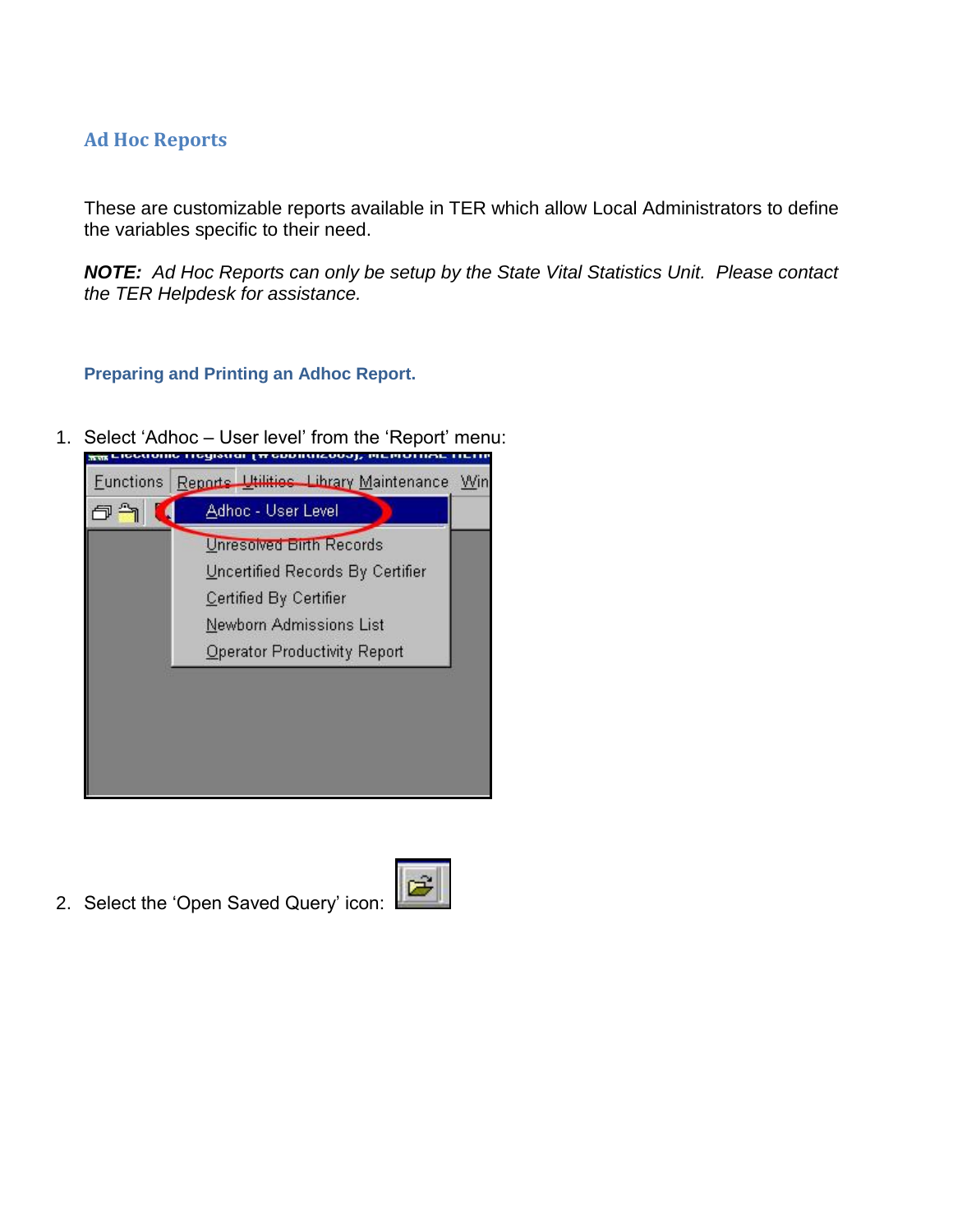| <b>Web Query Builder</b>                                                                                                                        |                     |                 |            |
|-------------------------------------------------------------------------------------------------------------------------------------------------|---------------------|-----------------|------------|
| $\boldsymbol{\varphi}$<br>$ 0 \circledast$<br>ぱ                                                                                                 |                     |                 |            |
| <b>Birth Coop</b> Saved Query<br>Child<br>Complications<br>Father<br><b>Hist Comps</b><br>Historical<br>Medical<br>Mother<br>Patemity<br>System | Display Field Name  | Column Title    |            |
|                                                                                                                                                 | B Filter Field Name | Operation Value | E Operator |

3. Select the report you would like to run from the list.

| E Operator | <b>is, Loading Query</b><br>Ø<br>Ê                                                                                                                                                                                                                                | $\Box$ D $\times$ |
|------------|-------------------------------------------------------------------------------------------------------------------------------------------------------------------------------------------------------------------------------------------------------------------|-------------------|
|            | Category: @ User Level                                                                                                                                                                                                                                            |                   |
|            | Select Query: 5-star timeliness<br>5st-Timeliness<br>5st-Timeliness by hosptal<br>AATOR<br>AOP Log<br>AOP Yes/No<br>AOP-sent log<br>AOPDOBRange<br>AOPdateRange<br>AOPreport<br>AOPs Filed<br>Alice<br>Allen_Birth_Count<br>ArlingtonEH<br>Attend Meth of Deliv 2 |                   |
|            |                                                                                                                                                                                                                                                                   |                   |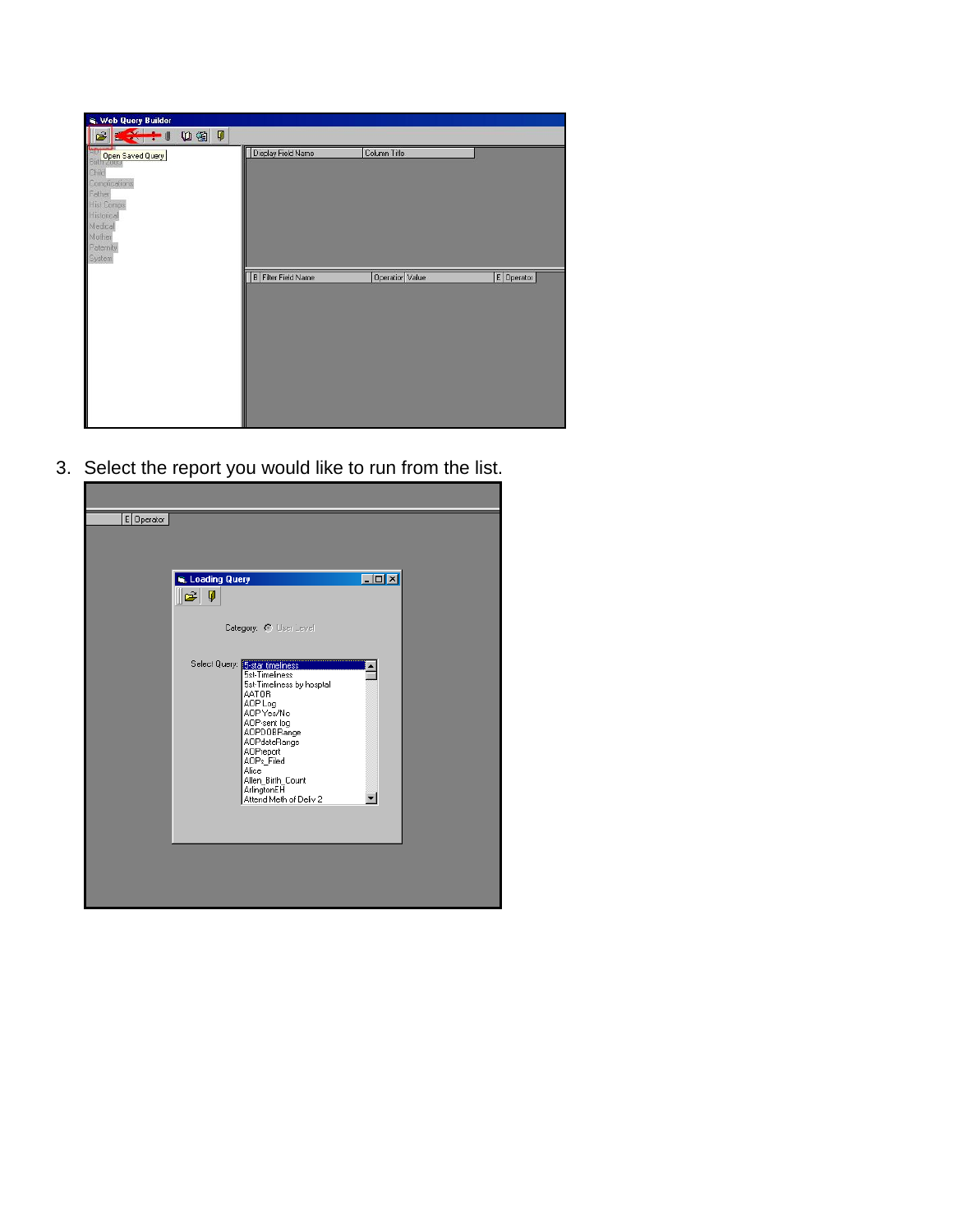4. The top portion of the screen displays the information contained in the report.

| П                                                               |                      |           |    |          |  |
|-----------------------------------------------------------------|----------------------|-----------|----|----------|--|
| Display Field Name                                              | Column Title         |           |    |          |  |
| Childs Date of Birth.                                           | Childs Date of Birth |           |    |          |  |
| Legal Release Date                                              | Legal Release Date   |           |    |          |  |
| Elapsed Days - CDOB to Legal Re Elapsed Days - CDOB to Legal Re |                      |           |    |          |  |
|                                                                 |                      |           |    |          |  |
| <b>Filter Field Name</b><br>в                                   | <b>Operation</b>     | Value     | E. | Operator |  |
| Childs Date of Birth                                            | $>=$                 | 1/1/2010  |    | AND      |  |
| Childs Date of Birth                                            | $\leq$               | 9/30/2010 |    | AND      |  |
| (Legal Release Date                                             | Is Not Ni            |           |    |          |  |
|                                                                 |                      |           |    |          |  |

5. Enter the value in the bottom portion of the screen by clicking the appropriate fields.

In the example below, the first value is the start date of 1/1/2010. The second value is the end date of 9/30/2010. A list of records will be generated that fall within that date range.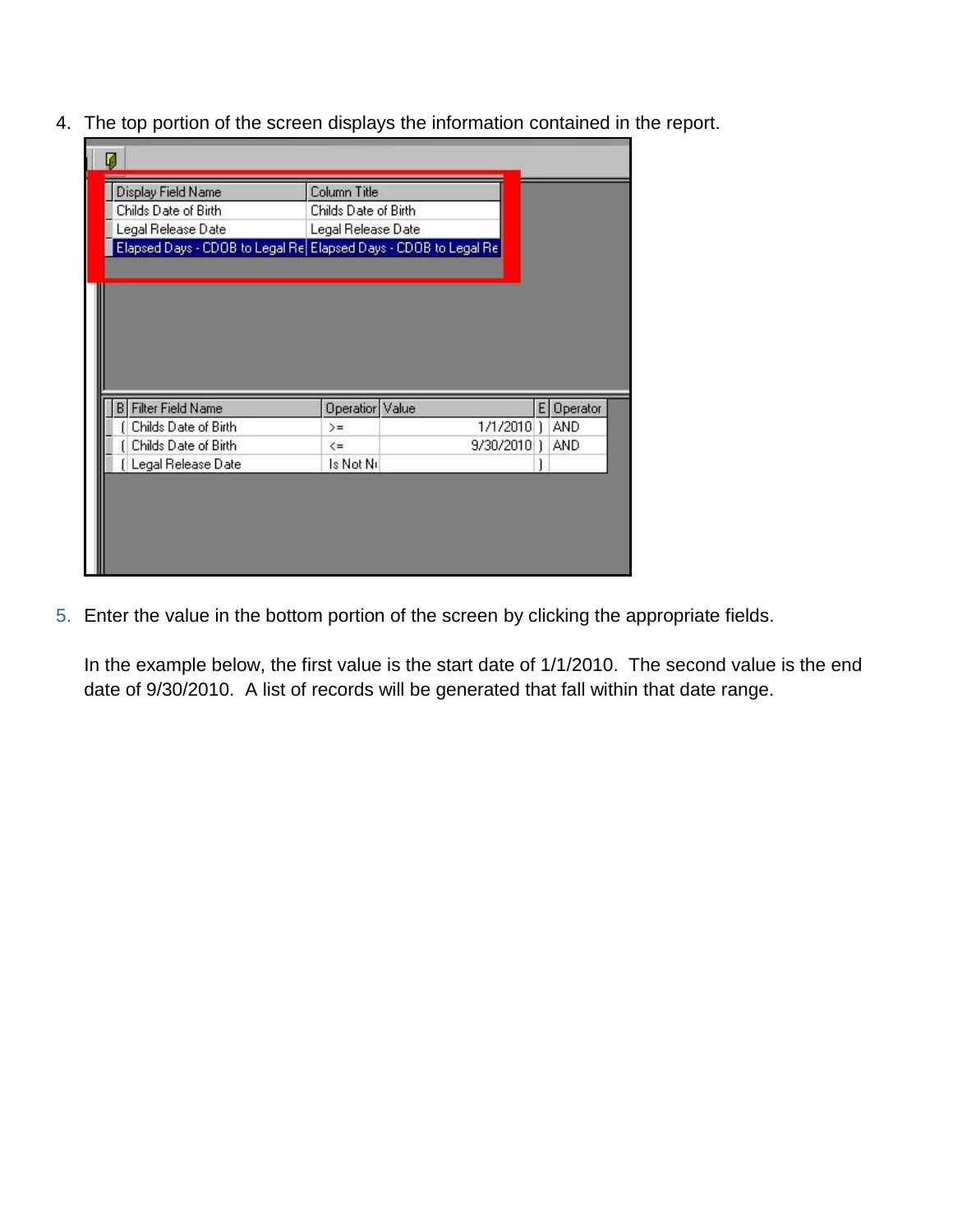| Ø                          |                                                                                        |                                                                                                                                                                           |
|----------------------------|----------------------------------------------------------------------------------------|---------------------------------------------------------------------------------------------------------------------------------------------------------------------------|
| Display Field Name         |                                                                                        | Column Title                                                                                                                                                              |
| Childs Date of Birth.      |                                                                                        | Childs Date of Birth                                                                                                                                                      |
| Legal Release Date         |                                                                                        | Legal Release Date                                                                                                                                                        |
|                            |                                                                                        | Elapsed Days - CDOB to Legal Re Elapsed Days - CDOB to Legal Re                                                                                                           |
|                            |                                                                                        |                                                                                                                                                                           |
| <b>B</b> Filter Field Name |                                                                                        | E Operator<br>Operation Value                                                                                                                                             |
| Childs Date of Birth       |                                                                                        | 1/1/2010]<br>AND<br>$>=$                                                                                                                                                  |
| Childs Date of Birth       |                                                                                        | 9/30/2010)<br>AND<br>$\leq$                                                                                                                                               |
| (Legal Release Date        |                                                                                        | Is Not Ni                                                                                                                                                                 |
|                            |                                                                                        |                                                                                                                                                                           |
|                            | Properties for Filter Field<br>Filter Field Name:<br>Operation:<br>Value:<br>Operator: | $\blacksquare$ $\blacksquare$ $\times$<br>$\nabla$ Begin Group<br>Childs Date of Birth<br>$\rangle =$<br>01/01/2010<br>AND<br>Clear<br>$\nabla$ End Group<br>Cancel<br>OK |

- 6. Select the 'Run Report' icon to view the report.
	-
- 7. The Report will appear on the screen and will give you the option to print it.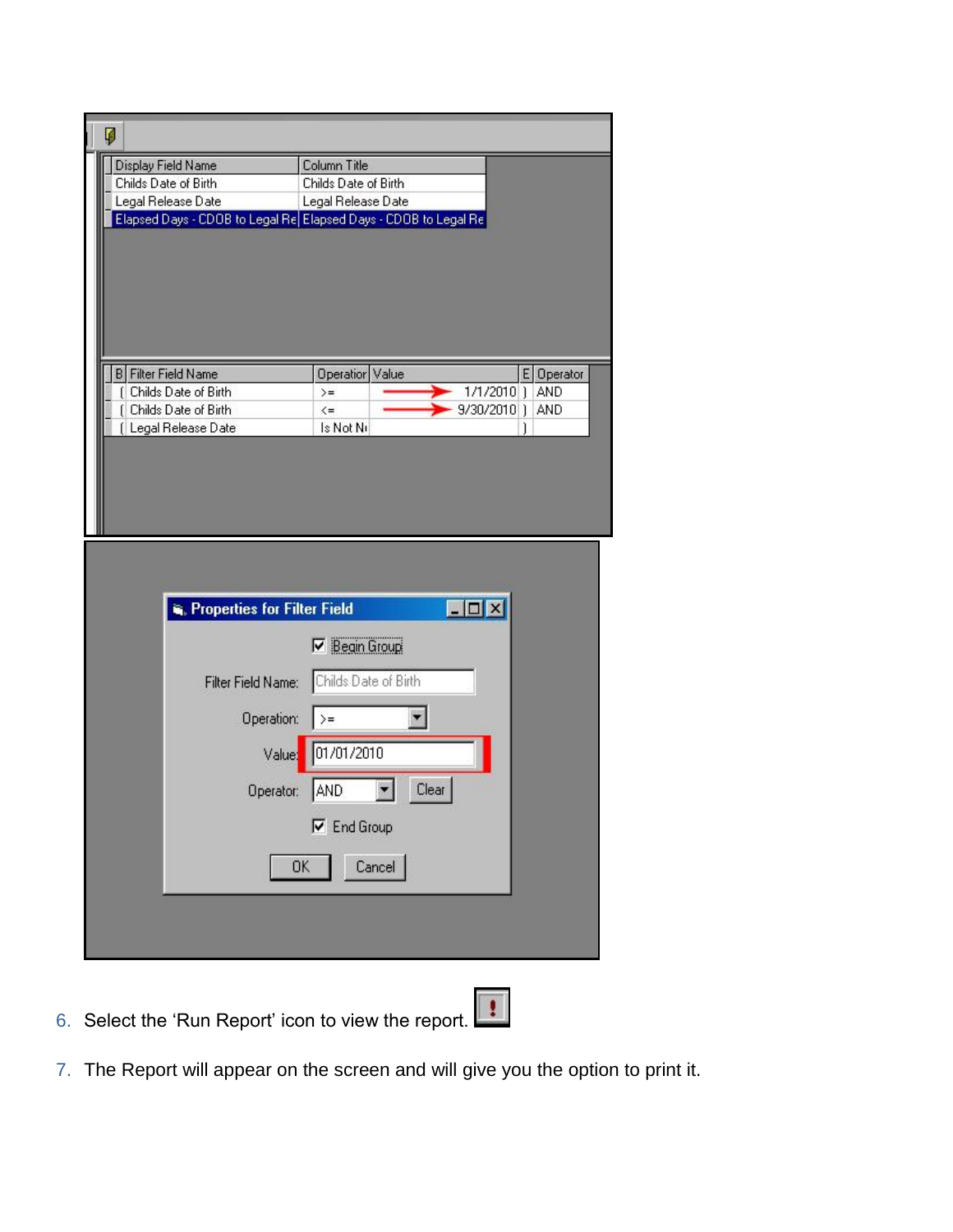| 01/01/2010   AND<br>9/30/2010   AND |                                                         |       |
|-------------------------------------|---------------------------------------------------------|-------|
| <b>G.</b> Query Results             |                                                         | $  x$ |
| $\sqrt{2}$<br>马口                    |                                                         |       |
| Childs Date of Birth                | Legal Release Date Elapsed Days - CDOB to Legal Release |       |
| 6/4/2010<br>6/7/2010                | 3                                                       |       |
| 6/7/2010<br>6/4/2010                | 3                                                       |       |
| 6/5/2010<br>6/10/2010               |                                                         |       |
| 6/5/2010<br>6/10/2010               |                                                         |       |
| 6/4/2010<br>6/7/2010                |                                                         |       |
| 6/4/2010<br>6/7/2010                |                                                         |       |
| 6/4/2010<br>6/7/2010                |                                                         |       |
| 6/5/2010<br>6/7/2010                |                                                         |       |
| 6/6/2010<br>6/10/2010               |                                                         |       |
| 6/5/2010<br>6/7/2010                |                                                         |       |
| 6/5/2010<br>6/7/2010                |                                                         |       |
| 6/4/2010<br>6/7/2010                |                                                         |       |
| 6/5/2010<br>6/7/2010                |                                                         |       |
| 6/5/2010<br>6/10/2010               |                                                         |       |
| 6/5/2010<br>6/10/2010               |                                                         |       |
| 1/5/2010<br>1/8/2010                |                                                         |       |
| 1/8/2010<br>1/12/2010               |                                                         |       |
| 1/8/2010<br>1/12/2010               |                                                         |       |
| 1/6/2010<br>1/9/2010                |                                                         |       |
| 1/7/2010<br>1/11/2010               |                                                         |       |
| 1/7/2010<br>1/12/2010               |                                                         |       |
| 1/8/2010<br>1/12/2010               |                                                         |       |
| 1/7/2010<br>1/12/2010               |                                                         |       |
| 1/8/2010<br>1/14/2010               |                                                         |       |
| 1/6/2010<br>1/9/2010                |                                                         |       |
| 1/6/2010<br>1/9/2010                |                                                         |       |
| 1/6/2010<br>1/9/2010                |                                                         |       |
| 1/9/2010<br>1/6/2010                |                                                         |       |
| 1/11/2010<br>1/7/2010               | $\Delta$                                                |       |
| 1/7/2010<br>1/11/2010               | A                                                       |       |
|                                     |                                                         |       |

## **Importing into Excel Spreadsheet**

*Note: These instructions are written to be compatible with Excel 2007 or greater.* 

*For older versions of Excel, please visit the Microsoft website: [http://office.microsoft.com/en](http://office.microsoft.com/en-us/excel-help/)[us/excel-help/](http://office.microsoft.com/en-us/excel-help/)*

- 1. Perform steps 1-5 in the "Preparing and Printing an Adhoc Report" section
- 2. Select the "Save to File" icon.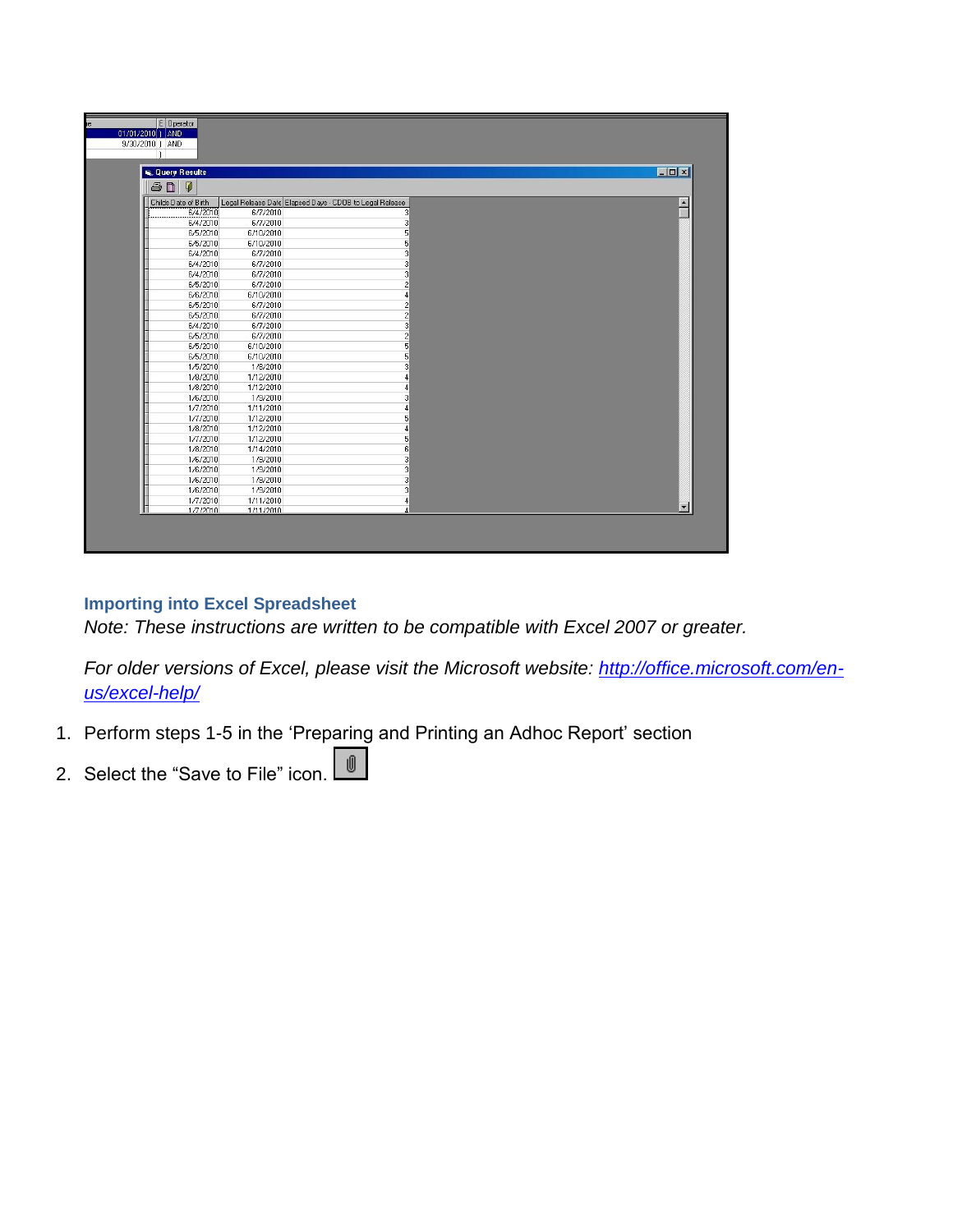3. In the "File Output" window, select the folder you want to save the file to:

| $ \Box$ $\times$<br><b>File Output</b>                                                                                                      |
|---------------------------------------------------------------------------------------------------------------------------------------------|
| Look In:  ⊟ c:                                                                                                                              |
| ¶c:\<br>Documents and Settings<br>V vfarinelli514<br>My Documents                                                                           |
| Downloads<br>My Data Sources<br>] My Music<br>My Pictures                                                                                   |
| 010811.pdf<br>2011statutesFinal.pdf<br>ActiveReports Document.pdf<br>AOP.pdf<br>curriculum grid 2011.pdf<br>facts of death verification.pdf |
| File Name:                                                                                                                                  |
| C Comma Delimited<br>় Fixed Width ।                                                                                                        |
| <b>DK</b><br>Cancel                                                                                                                         |
|                                                                                                                                             |

4. Name the file in the "File Name" field and indicate that the file should be saved as a text file (.txt)

| <b>G.</b> File Output                                                                     |  |
|-------------------------------------------------------------------------------------------|--|
| Look In: $\boxed{\bigoplus$ c:                                                            |  |
| ¶c∖<br><b>Documents and Settings</b><br>Vrarinelli514<br>My Documents<br><b>Downloads</b> |  |
| <b>I</b> Excel<br>My Data Sources<br>I My Music                                           |  |
| releasedays.txt                                                                           |  |
| File Name   releasedays.txt                                                               |  |
| C Comma Delimited<br>← Fixed Width<br><b>OK</b><br>Cancel                                 |  |

.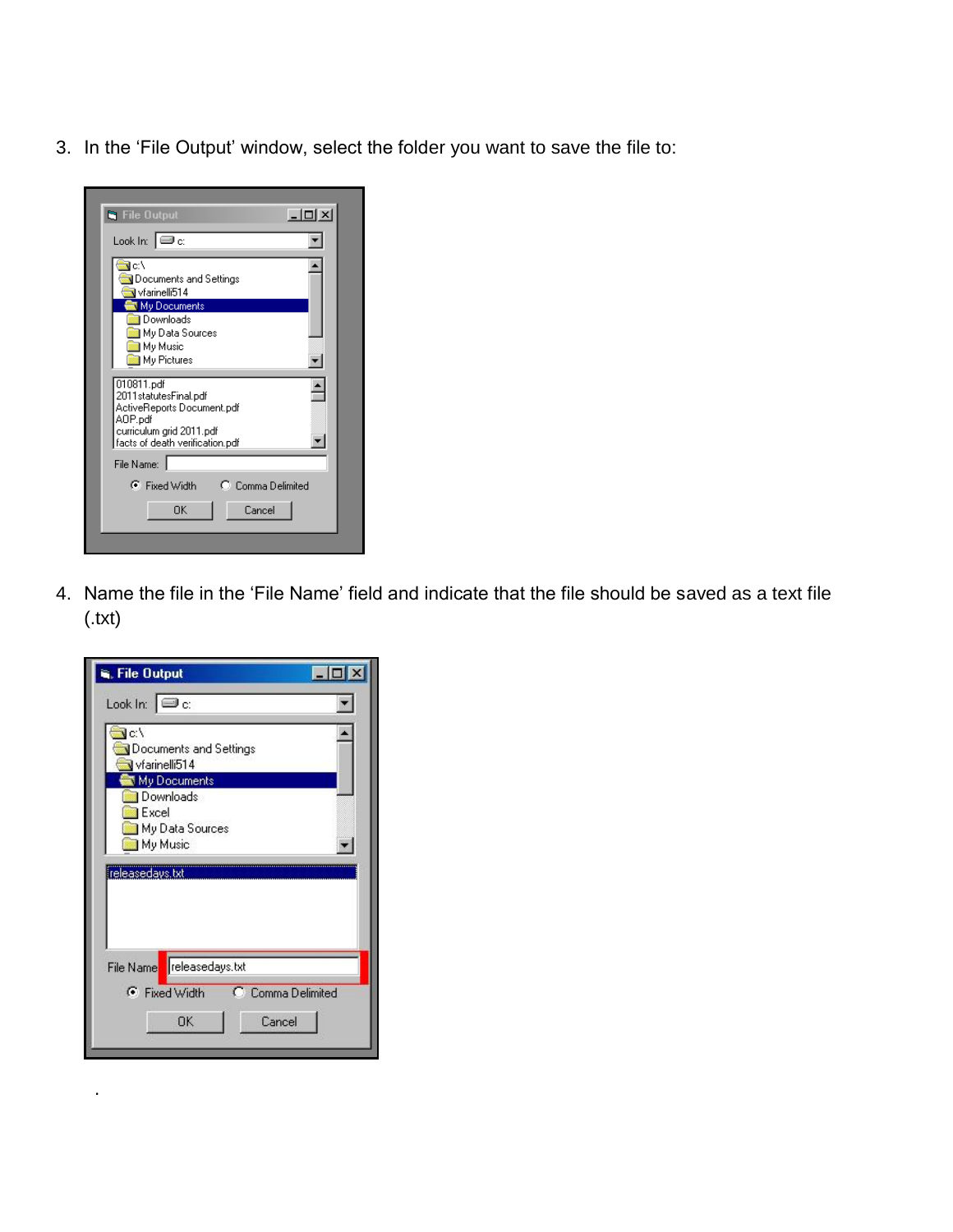5. Select 'Comma Delimited,' then 'Ok'.





- 6. Open Microsoft Excel
- 7. Select "From Text" from one of the "Get External Data" under the "Data" menu.

| HB.            | Home         | Insert                                       |                                    | Page Layout             | Formulas                             | Data                                                             | Review | View                                                                                           |  |
|----------------|--------------|----------------------------------------------|------------------------------------|-------------------------|--------------------------------------|------------------------------------------------------------------|--------|------------------------------------------------------------------------------------------------|--|
| From<br>Access | From<br>Web  | confire<br>From<br>Text<br>Get External Data | From Other<br>Sources <sup>*</sup> | Existing<br>Connections | e <sub>2</sub><br>Refresh<br>$All -$ | Connections<br>Properties<br><b>Ba Edit Links</b><br>Connections |        | $rac{A}{Z}$<br>$\begin{array}{c c} A & Z \\ \hline Z & A \end{array}$<br>$\frac{Z}{A}$<br>Sort |  |
|                | A1           | ٠                                            |                                    | $f_x$                   |                                      |                                                                  |        |                                                                                                |  |
|                | $\mathsf{A}$ | B                                            | C                                  | D                       | E                                    | F                                                                |        | G                                                                                              |  |
| 1              |              |                                              |                                    |                         |                                      |                                                                  |        |                                                                                                |  |
| $\overline{2}$ |              |                                              |                                    |                         |                                      |                                                                  |        |                                                                                                |  |
| $\overline{3}$ |              |                                              |                                    |                         |                                      |                                                                  |        |                                                                                                |  |
|                |              |                                              |                                    |                         |                                      |                                                                  |        |                                                                                                |  |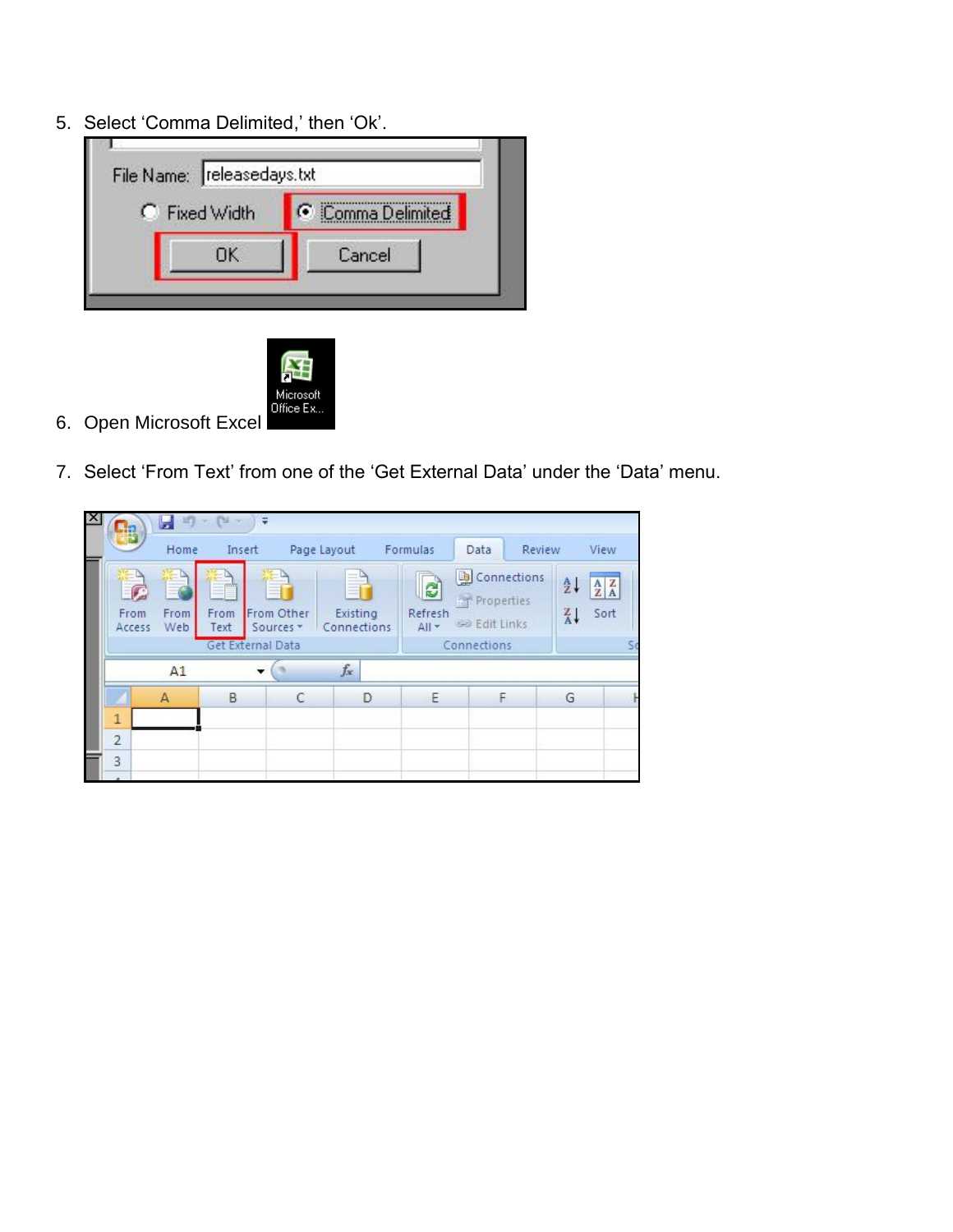8. Select the file you saved in steps 2-5 of this section.

| $\overline{\phantom{0}}$ | $\overline{\phantom{a}}$ |
|--------------------------|--------------------------|
|                          |                          |

9. Select 'Delimited" then "Next" for step 1 of the "Text Import Wizard"

| Text Import Wizard - Step 1 of 3                                                        |        |                                                            |      |        | п. |
|-----------------------------------------------------------------------------------------|--------|------------------------------------------------------------|------|--------|----|
| The Text Wizard has determined that your data is Delimited.                             |        |                                                            |      |        |    |
| If this is correct, choose Next, or choose the data type that best describes your data. |        |                                                            |      |        |    |
| Original data type                                                                      |        |                                                            |      |        |    |
| Choose the file type that best describes your data:                                     |        |                                                            |      |        |    |
| ● Delimited<br>- Characters such as commas or tabs separate each field.                 |        |                                                            |      |        |    |
| C Fixed width - Fields are aligned in columns with spaces between each field.           |        |                                                            |      |        |    |
|                                                                                         |        |                                                            |      |        |    |
| Start import at row:<br>File origin:<br>11                                              |        | 437 : OEM United States                                    |      |        |    |
|                                                                                         |        |                                                            |      |        |    |
|                                                                                         |        |                                                            |      |        |    |
|                                                                                         |        |                                                            |      |        |    |
| Preview of file C:\Documents and Settings\vfarinelli514\My Documents\releasedays.txt.   |        |                                                            |      |        |    |
| 16/4/2010,6/7/2010,3                                                                    |        |                                                            |      |        |    |
| 26/4/2010.6/7/2010.3                                                                    |        |                                                            |      |        |    |
| 36/5/2010,6/10/2010,5                                                                   |        |                                                            |      |        |    |
| 46/5/2010,6/10/2010,5<br>56/4/2010,6/7/2010,3                                           |        |                                                            |      |        |    |
|                                                                                         |        |                                                            |      |        |    |
|                                                                                         |        |                                                            |      |        |    |
|                                                                                         | Cancel | <back< td=""><td>Next</td><td>Finish</td><td></td></back<> | Next | Finish |    |
|                                                                                         |        |                                                            |      |        |    |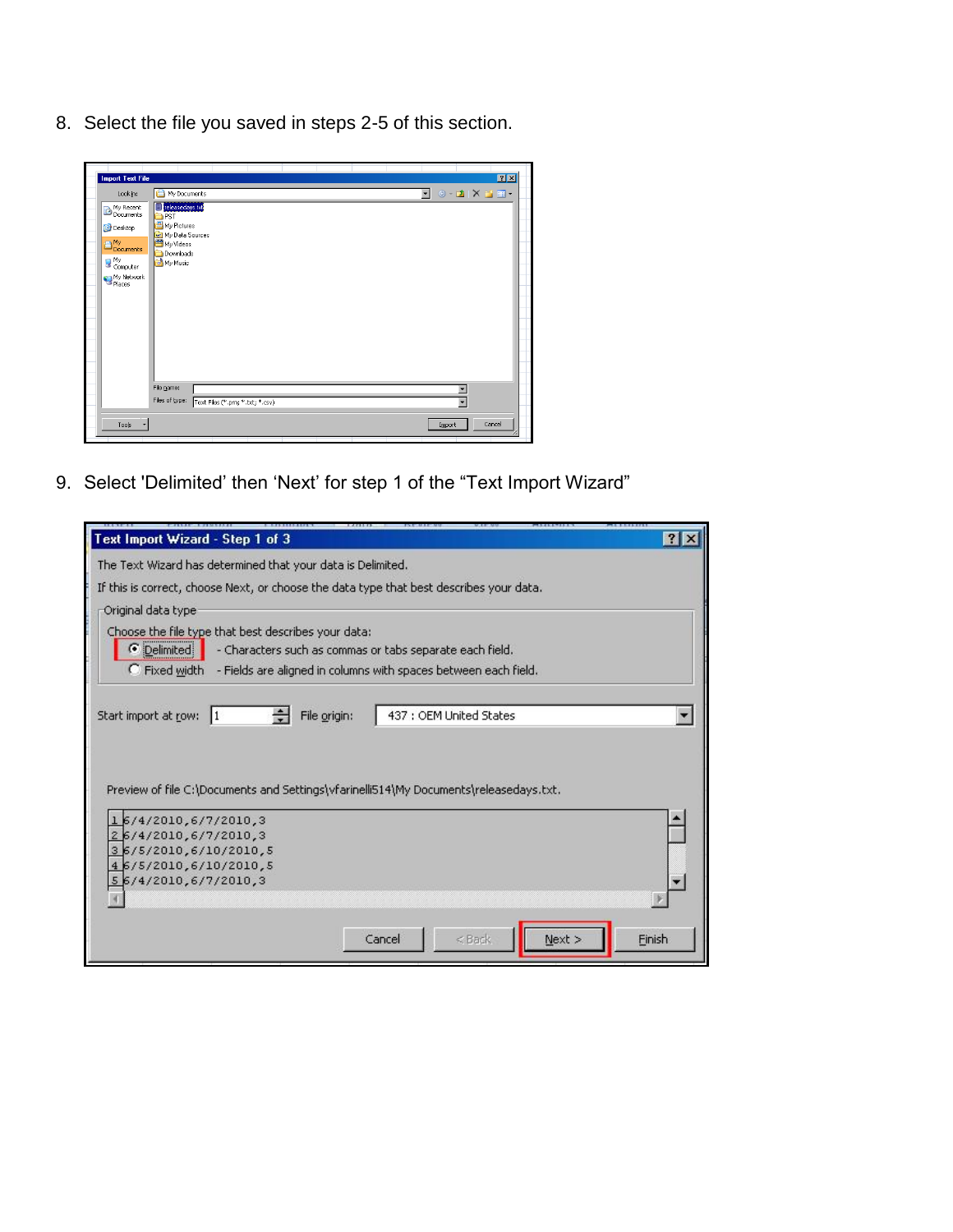10. Select 'Comma' under the 'Delimiters' section, then next for step 2 'Text Import Wizard'

| Text Import Wizard - Step 2 of 3                                                                                           |                                                                |        |          |        | 7 <sup>2</sup> |
|----------------------------------------------------------------------------------------------------------------------------|----------------------------------------------------------------|--------|----------|--------|----------------|
| This screen lets you set the delimiters your data contains. You can see how your text is affected in the preview<br>below. |                                                                |        |          |        |                |
| <b>Delimiters</b><br>$\Box$ Iab<br>Semicolon<br>$\nabla$ Comma<br>Space                                                    | □ Treat consecutive delimiters as one<br>ŀ.<br>Text gualifier: |        |          |        |                |
| $\Gamma$ Other:<br>Data preview-                                                                                           |                                                                |        |          |        |                |
| 6/4/2010 6/7/2010<br>6/4/2010 6/7/2010<br>k/5/2010 k/10/2010 k                                                             | þ<br>b                                                         |        |          |        |                |
| 6/5/2010 6/10/2010<br>6/4/2010 6/7/2010                                                                                    | 15<br>þ                                                        |        |          |        |                |
|                                                                                                                            |                                                                | Cancel | $<$ Back | Next > | <b>Finish</b>  |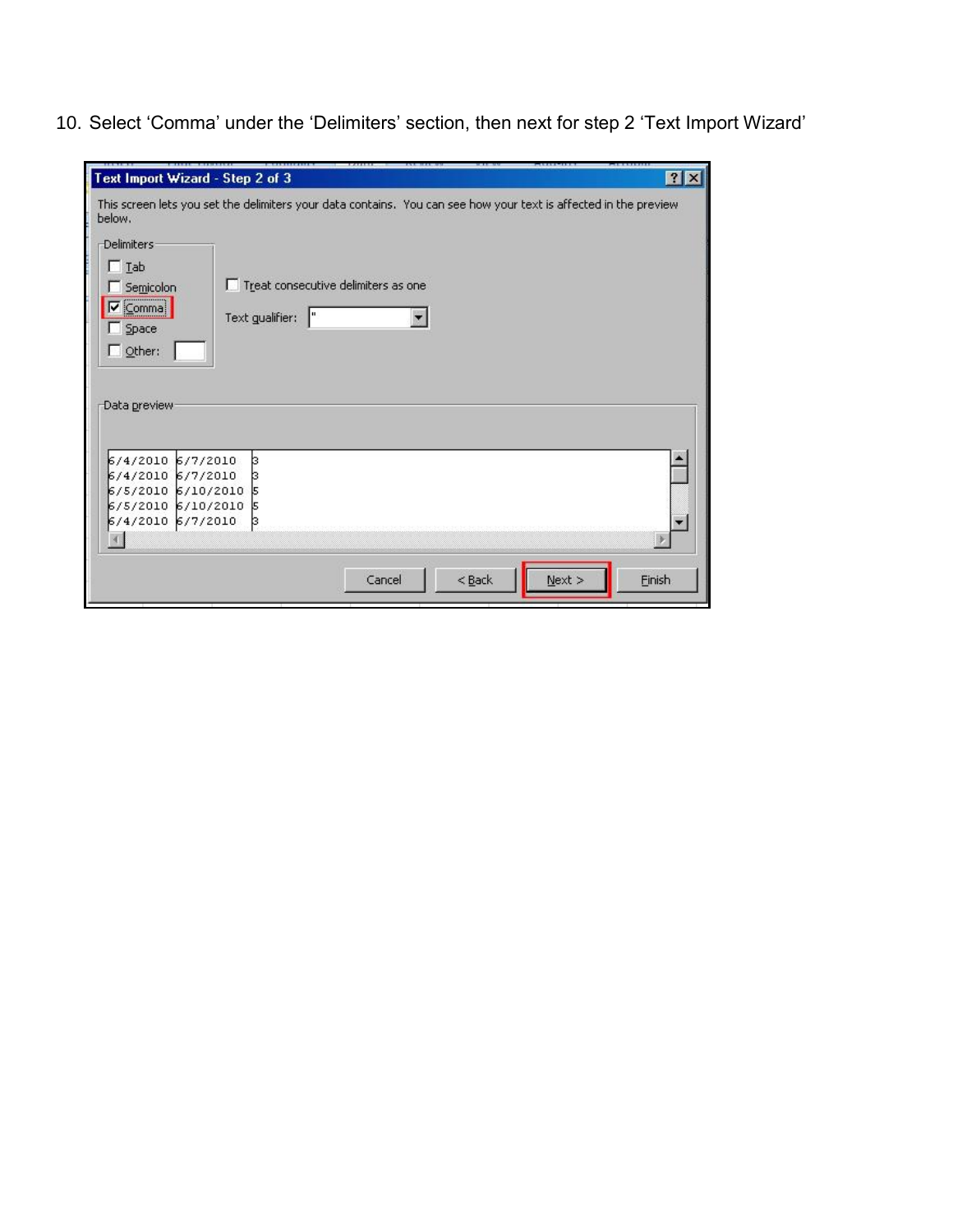11. Then select 'Finish' in Step 3 of the "Text Import Wizard"

12.Excel will ask "Where do you want to put the data?" (i.e. what cell you want it to begin importing to). Select the cell you want to begin at and then ok.

|   | A1 |   |   | JΧ |                                    |        |  |
|---|----|---|---|----|------------------------------------|--------|--|
|   |    | B | c |    | D Import Data                      | 7x     |  |
|   |    |   |   |    | Where do you want to put the data? |        |  |
|   |    |   |   |    | Existing worksheet:                |        |  |
|   |    |   |   |    | $=4451$                            | 專      |  |
| 4 |    |   |   |    | C New worksheet                    |        |  |
|   |    |   |   |    |                                    |        |  |
|   |    |   |   |    | Properties<br>OK                   | Cancel |  |
|   |    |   |   |    |                                    |        |  |
|   |    |   |   |    |                                    |        |  |
|   |    |   |   |    |                                    |        |  |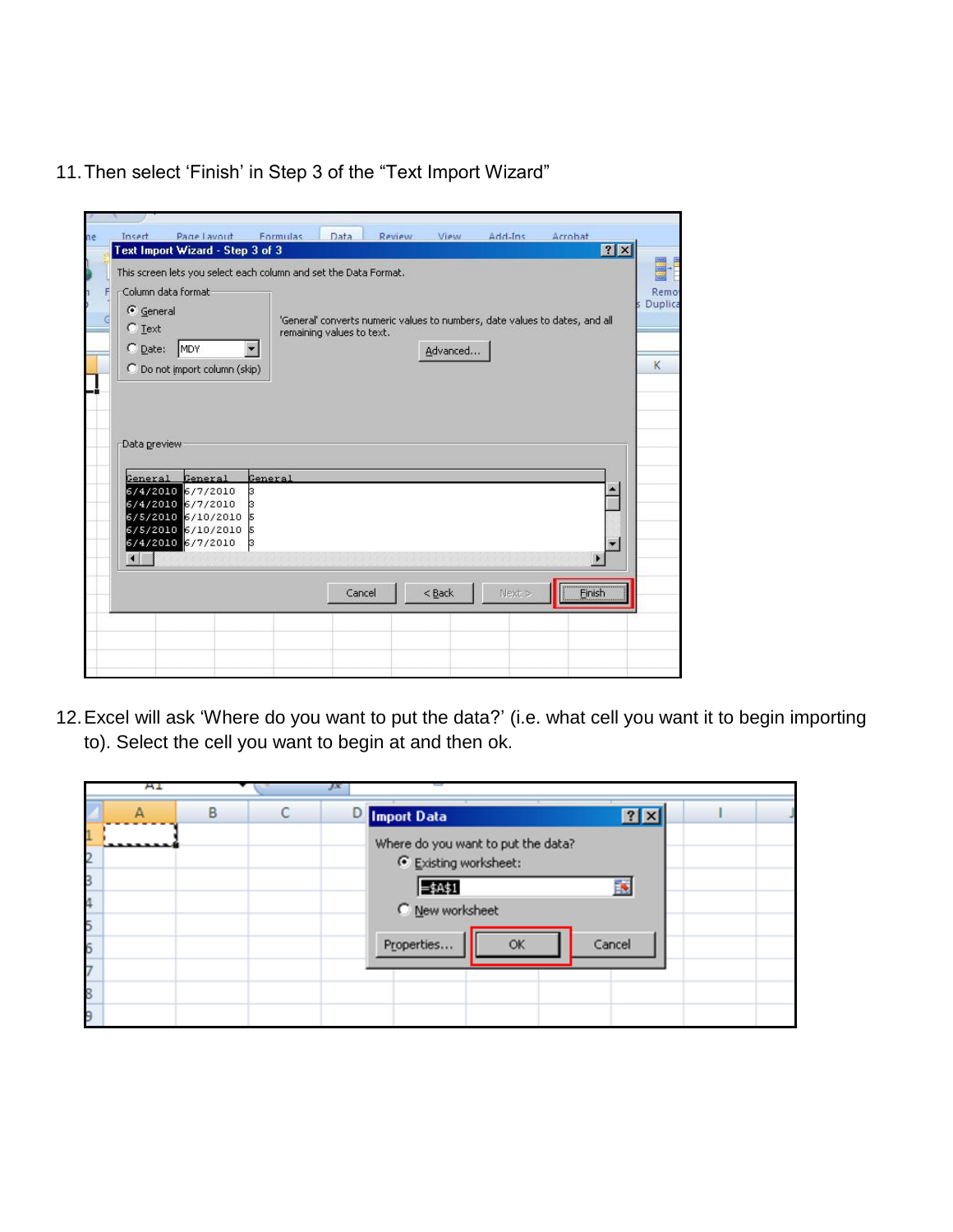13.OPTIONAL: Once the data is imported, the columns can be renamed.

|         | Clipboard            | 履<br>Font                | 厦 | Alignment                                             |   |
|---------|----------------------|--------------------------|---|-------------------------------------------------------|---|
|         | H <sub>9</sub>       | <b>COL</b><br>$f_x$<br>٠ |   |                                                       |   |
|         | А                    | B                        |   | C                                                     | D |
| 1       | <b>Date of Birth</b> | Legal Release Date       |   | Elaspe Days from Child Date of Birth to Legal Release |   |
| 2       | 6/4/2010             | 6/7/2010                 |   | 3                                                     |   |
| 3       | 6/4/2010             | 6/7/2010                 |   | 3                                                     |   |
| 4       | 6/5/2010             | 6/10/2010                |   | 5                                                     |   |
| 5       | 6/5/2010             | 6/10/2010                |   | 5                                                     |   |
| б       | 6/4/2010             | 6/7/2010                 |   | 3                                                     |   |
| 7       | 6/4/2010             | 6/7/2010                 |   | 3                                                     |   |
| 8       | 6/4/2010             | 6/7/2010                 |   | 3                                                     |   |
| 9       | 6/5/2010             | 6/7/2010                 |   | $\overline{2}$                                        |   |
| 10      | 6/6/2010             | 6/10/2010                |   | 4                                                     |   |
| 11      | 6/5/2010             | 6/7/2010                 |   | $\overline{2}$                                        |   |
| 12      | 6/5/2010             | 6/7/2010                 |   | 2                                                     |   |
| 13      | 6/4/2010             | 6/7/2010                 |   | 3                                                     |   |
| 14      | 6/5/2010             | 6/7/2010                 |   | 2                                                     |   |
| 15      | 6/5/2010             | 6/10/2010                |   | 5                                                     |   |
| 16      | 6/5/2010             | 6/10/2010                |   | 5                                                     |   |
| 17      | 1/5/2010             | 1/8/2010                 |   | 3                                                     |   |
| 18      | 1/8/2010             | 1/12/2010                |   | 4                                                     |   |
| 19      | 1/8/2010             | 1/12/2010                |   | 4                                                     |   |
| 20      | 1/6/2010             | 1/9/2010                 |   | 3                                                     |   |
| 21      | 1/7/2010             | 1/11/2010                |   | 4                                                     |   |
| 22      | 1/7/2010             | 1/12/2010                |   | 5                                                     |   |
| 23      | 1/8/2010             | 1/12/2010                |   | 4                                                     |   |
| $^{24}$ | 1/7/2010             | 1/12/2010                |   | 5                                                     |   |
| 25      | 1/8/2010             | 1/14/2010                |   | 6                                                     |   |
| 26      | 1/6/2010             | 1/9/2010                 |   | 3                                                     |   |
| 27      | 1/6/2010             | 1/9/2010                 |   | 3                                                     |   |
| 28      | 1/6/2010             | 1/9/2010                 |   | 3                                                     |   |
| 29      | 1/6/2010             | 1/9/2010                 |   | 3                                                     |   |
| 30      | 1/7/2010             | 1/11/2010                |   | 4                                                     |   |
| 31      | 1/7/2010             | 1/11/2010                |   | 4                                                     |   |
| 32      | 1/8/2010             | 1/12/2010                |   | 4                                                     |   |